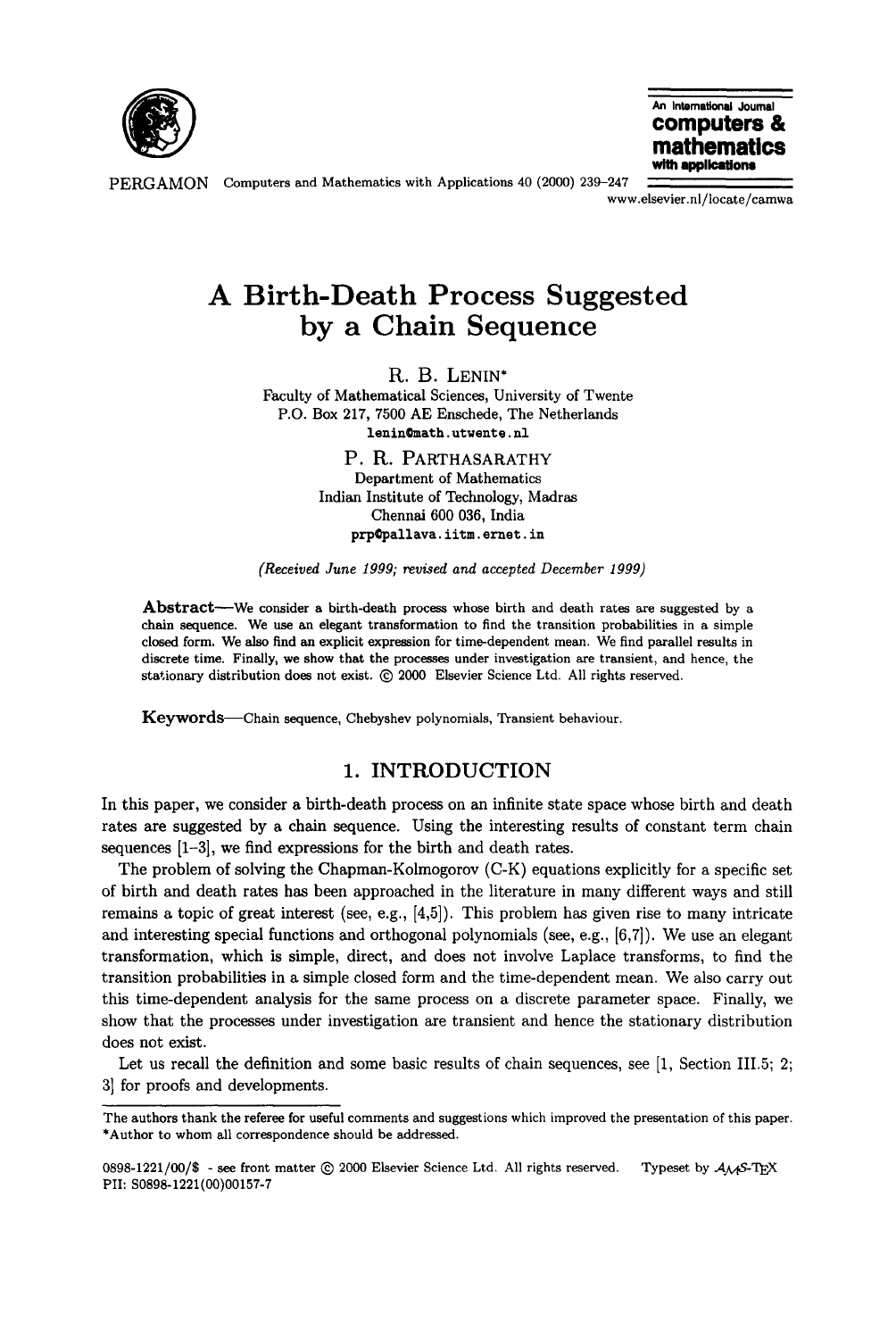DEFINITION. A sequence  ${a_n}_{n=1}^{\infty}$  is a *chain sequence* if there exists a second sequence  ${g_n}_{n=0}^{\infty}$ such *that* 

(i) 
$$
0 \le g_0 < 1
$$
,  $0 < g_n < 1$ ,  $n = 1, 2, ...$ ,  
\n(ii)  $a_n = (1 - g_{n-1})g_n$ ,  $n = 1, 2, ...$  (1)

The sequence  ${g_n}$  is called a parameter sequence for  ${a_n}$ .

If both  ${g_n}$  and  ${h_n}$  are parameter sequences for  ${a_n}$ , then

$$
g_n < h_n, \quad n = 1, 2, \dots, \qquad \text{if and only if } g_0 < h_0. \tag{2}
$$

Every chain sequence  ${a_n}$  has a *minimal* parameter sequence  ${m_n}$  uniquely determined by the condition  $m_0 = 0$ , and it has a *maximal* parameter sequence  $\{M_n\}$  characterized by the fact that  $M_0 > g_0$  for any other parameter sequence  $\{g_n\}$ . For every  $x, 0 \le x \le M_0$ , there is a unique parameter sequence  ${g_n}$  for  ${a_n}$  such that  $g_0 = x$ .

A simple example is the constant term sequence  $1/4$ ,  $1/4$ ,  $1/4$ , ..., which is a chain sequence with parameters  $g_n = 1/2, n = 0, 1, \ldots$ .

The following results of Wall [3] characterise a constant term chain sequence.

**THEOREM 1.1.** A constant term sequence  $\beta$ ,  $\beta$ ,  $\beta$ ,... is a chain sequence if and only if  $0 < \beta \le$ *1/4.* 

**THEOREM** 1.2. For a constant term chain sequence  $\beta, \beta, \beta, \ldots$  the minimal parameter  $m_n$  is *given by* 

$$
m_n = \frac{1 - \sqrt{1 - 4\beta}}{2} \left[ 1 - \left\{ \sum_{r=0}^n \left( \frac{1 - \sqrt{1 - 4\beta}}{1 + \sqrt{1 - 4\beta}} \right)^r \right\}^{-1} \right], \qquad n = 0, 1, 2, \dots.
$$

In Theorem 2.1 we will prove that this  $m_n$  can be written as

$$
m_n = \frac{\alpha U_{n-1}(1/\alpha)}{2U_n(1/\alpha)}, \qquad n = 1, 2, 3, \ldots,
$$

where  $U_n(\cdot)$  is the Chebyshev polynomial of second kind of order n and  $\alpha = 2\sqrt{\beta}$ . These polynomials are defined recursively by

$$
U_n(x)=\frac{\sin((n+1)\theta)}{\sin(\theta)}, \quad n=0,1,2,\ldots; \qquad \cos(\theta)=x.
$$

They satisfy the recurrence relation

$$
U_n(x) = 2xU_{n-1}(x) - U_{n-2}(x),
$$

with  $U_{-1}(x) = 0$  and  $U_0(x) = 1$ .

In the forthcoming sections, we analyze birth-death process whose rates are suggested by a minimal parameter chain sequence. First we will analyze the continuous parameter case.

## **2. BIRTH-DEATH PROCESS WITH CONTINUOUS PARAMETER SPACE**

A birth-death process is a Markov process  $\mathcal{X} = \{X(t), t \geq 0\}$ , say, in which a population initially of size m changes to size n after time  $t$  by births and deaths. We assume that the size of the population can build up without any restriction. That is, our process  $\mathcal X$  will always be taking values in  $\mathcal{N} \equiv \{0, 1, \dots\}$  and  $X(t)$  denotes the population size at time t. We assume that in an interval  $(t, t + \delta t)$  each individual in the population has a probability  $\lambda_n \delta t + o\{(\delta t)^2\}$  of giving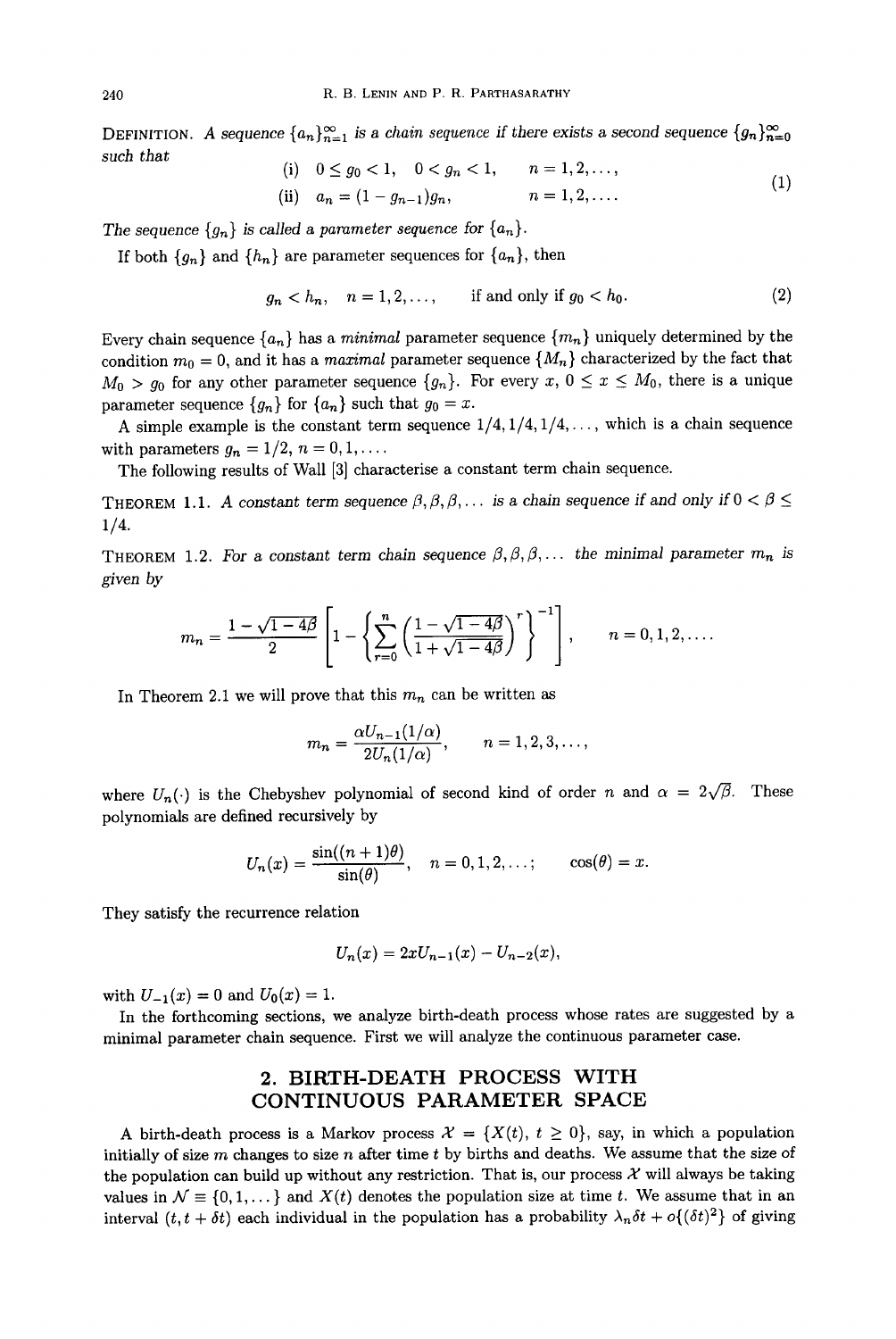birth to a new individual and a probability  $\mu_n\delta t + o\{(\delta t)^2\}$  of dying. The parameters  $\lambda_n$  and  $\mu_n$ are, respectively, called the birth rate and death rate when the population has size  $n$ , and define

$$
P_{mn}(t) \equiv \Pr\{X(t) = n \mid X(0) = m\}, \qquad n, m \in \mathcal{N}, \quad t \ge 0,
$$

the conditional probability that the population has size n at time t given its size was m at  $t = 0$ . For the sake of brevity we denote  $P_{mn}(t)$  by  $P_n(t)$ . By considering  $P_n(t + \delta t)$  in terms of  $P_{n-1}(t)$ ,  $P_n(t)$ , and  $P_{n+1}(t)$ , the following set of differential-difference equations known as forward Chapman-Kolmogorov (C-K) equations can be obtained:

$$
P'_0(t) = -\lambda_0 P_0(t) + \mu_1 P_1(t),
$$
  
\n
$$
P'_n(t) = \lambda_{n-1} P_{n-1}(t) - (\lambda_n + \mu_n) P_n(t) + \mu_{n+1} P_{n+1}(t),
$$
\n(3)

for  $n = 1, 2, 3, \ldots$ , and whence  $0 \le P_n(t) \le 1$  and  $\sum_{n=0}^{\infty} P_n(t) = 1$ , subject to the initial condition  $P_n(0) = \delta_{n,m}$  (Kronecker delta) for some  $m \in \mathcal{N}$ . Also,  $\lambda_0 > 0$ ,  $\mu_0 = 0$ , and  $\lambda_n, \mu_n > 0$ , for  $n = 1, 2, 3, \ldots$  Specifically, we consider a birth-death process with birth and death rates  $\lambda_n$ and  $\mu_n$ , satisfying the conditions

$$
\lambda_n + \mu_n = 1,
$$
  
\n
$$
\lambda_{n-1}\mu_n = \beta, \qquad n = 1, 2, 3, \dots,
$$
  
\ni.e.,  $(1 - \mu_{n-1})\mu_n = \beta, \qquad n = 1, 2, 3, \dots,$  (4)

with  $\lambda_0 = 1$  and  $\mu_0 = 0$  so that  $\{\mu_n\}$  is the minimal parameter sequence for the constant term chain sequence  $\{\beta,\beta,\beta,\ldots\}$ , and hence, by Theorem 1.1,  $0 < \beta \leq 1/4$  so that  $\lambda_n, \mu_n > 0$ ,  $n = 1, 2, 3, \ldots$  In the following result, we find the explicit expressions for the birth and death rates, which are defined reeursively in (4).

THEOREM 2.1. For the process  $\mathcal X$  with birth and death rates satisfying (4),

$$
\lambda_n = \frac{\alpha U_{n+1}(1/\alpha)}{2U_n(1/\alpha)}, \qquad n = 0, 1, 2, \dots,
$$
  

$$
\mu_n = \frac{\alpha U_{n-1}(1/\alpha)}{2U_n(1/\alpha)}, \qquad n = 1, 2, 3, \dots,
$$
  
(5)

where  $U_n(\cdot)$  is the Chebyshev polynomial of second kind of order *n* and  $\alpha = 2\sqrt{\beta}$ . **PROOF.** Since  $\{\mu_n\}_{n=0}^{\infty}$  is the minimal parameter sequence of the constant term chain sequence  $\{\beta, \beta, \beta, \dots\}$ , by Theorem 1.2 we have

$$
\mu_n = \frac{1 - \sqrt{1 - 4\beta}}{2} \left[ 1 - \left\{ \sum_{r=0}^n \left( \frac{1 - \sqrt{1 - 4\beta}}{1 + \sqrt{1 - 4\beta}} \right)^r \right\}^{-1} \right], \qquad n = 0, 1, 2, \dots
$$

$$
= \left\{ \frac{2}{1 + \sqrt{1 - 4\beta}} \left[ \frac{1 + A + A^2 + \dots + A^n}{1 + A + A^2 + \dots + A^{n-1}} \right] \right\}^{-1},
$$

where

$$
A = \frac{1 + \sqrt{1 - 4\beta}}{1 - \sqrt{1 - 4\beta}},
$$

so that

$$
\frac{1}{\mu_1 \mu_2 \dots \mu_n} = \left(\frac{2}{1 + \sqrt{1 - 4\beta}}\right)^n \left[1 + A + A^2 + \dots + A^n\right].
$$

Hence,

$$
\lambda_0 \lambda_1 \dots \lambda_{n-1} = \left( \frac{2\beta}{1 + \sqrt{1 - 4\beta}} \right)^n \left[ 1 + A + A^2 + \dots + A^n \right]
$$

$$
= \frac{\left( 1 + \sqrt{1 - \alpha^2} \right)^{n+1} - \left( 1 - \sqrt{1 - \alpha^2} \right)^{n+1}}{2^{n+1} \sqrt{1 - \alpha^2}},
$$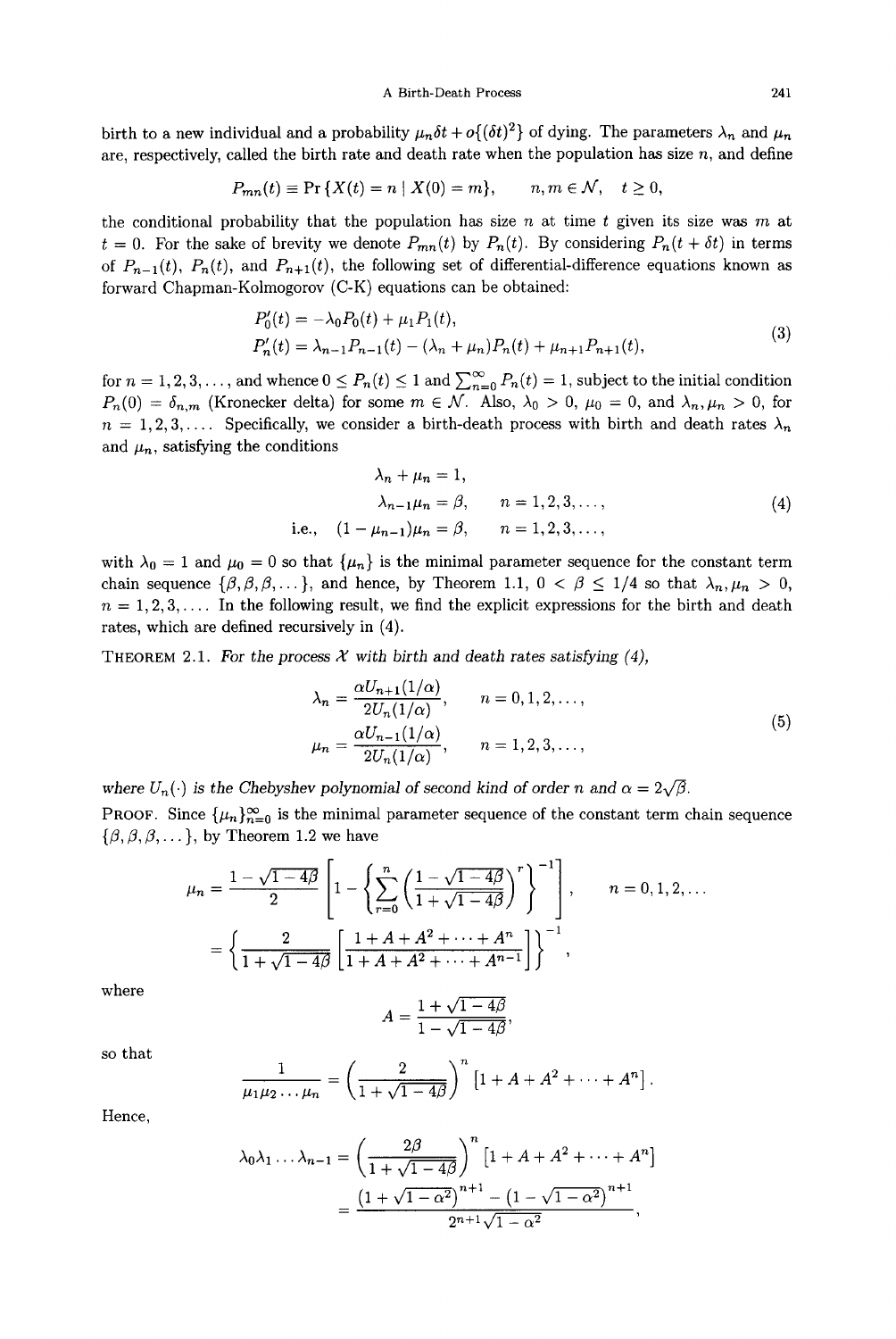where  $\alpha^2 = 4\beta$ . Since  $U_n(x)$  can be written as

$$
U_n(x) = \frac{1}{2\sqrt{x^2 - 1}} \left[ \left( x + \sqrt{x^2 - 1} \right)^{n+1} - \left( x - \sqrt{x^2 - 1} \right)^{n+1} \right],
$$

we have

$$
\lambda_0\lambda_1\ldots\lambda_{n-1}=\frac{\alpha^n}{2^n}U_n\left(\frac{1}{\alpha}\right).
$$

Therefore,

$$
\lambda_n = \frac{\alpha U_{n+1}(1/\alpha)}{2U_n(1/\alpha)}, \qquad n = 0, 1, 2, \dots,
$$

and hence,

$$
\mu_n = \frac{\alpha U_{n-1}(1/\alpha)}{2U_n(1/\alpha)}, \qquad n = 1, 2, 3, \dots.
$$

For notational convenience, we use  $U_n$  instead of  $U_n(1/\alpha)$  throughout the analysis.

and the state of

Now we find an explicit expression for the transition probabilities when there are  $m(\geq 0)$ individuals in the system initially.

THEOREM 2.2. For the process  $\mathcal X$ , whose birth and death rates are given by (5), with  $X(0) = m$ , *the transition probabilities are given by* 

$$
P_n(t) = \frac{U_n}{U_m} [I_{n-m}(\alpha t) - I_{n+m+2}(\alpha t)]e^{-t}, \qquad n \in \mathcal{N},
$$

where  $I_n(\cdot)$  is the modified Bessel function of the first kind of order *n*. PROOF. Define

$$
Q(s,t)=\sum_{n=-\infty}^{\infty}q_n(t)s^n,
$$

where  

$$
q_n(t) = \begin{cases} \frac{P_n(t)}{U_n} e^t, & n = 0, 1, \dots, \\ 0, & n = -1, -2, \dots. \end{cases}
$$

Then the system of equations (3), after substituting for  $\lambda_n$  and  $\mu_n$  given by (5), yields

$$
\frac{\partial Q(s,t)}{\partial t} = \sqrt{\beta} \left( s + \frac{1}{s} \right) Q(s,t) - \frac{\sqrt{\beta}}{s} q_0(t),\tag{6}
$$

with  $Q(s, 0) = s^m/U_m$ .

The solution of this differential equation is easily obtained as

$$
Q(s,t) = Q(s,0)e^{\{\sqrt{\beta}(s+1/s)t\}} - \int_0^t \frac{\sqrt{\beta}}{s} q_0 \xi e^{\{\sqrt{\beta}(s+1/s)(t-\xi)\}} d\xi.
$$
 (7)

It is known that if  $\alpha = 2\sqrt{\beta}$ , then

$$
e^{\{\sqrt{\beta}(s+1/s)t\}} = \sum_{n=-\infty}^{\infty} s^n I_n(\alpha t).
$$

Using this in  $(7)$  and comparing the coefficients of  $s<sup>n</sup>$  on both sides, we get

$$
q_n(t) = \frac{I_{n-m}(\alpha t)}{U_m} - \int_0^t \sqrt{\beta} q_0(\xi) I_{n+1}(\alpha(t-\xi)) d\xi, \qquad n \in \mathcal{N}.
$$
 (8)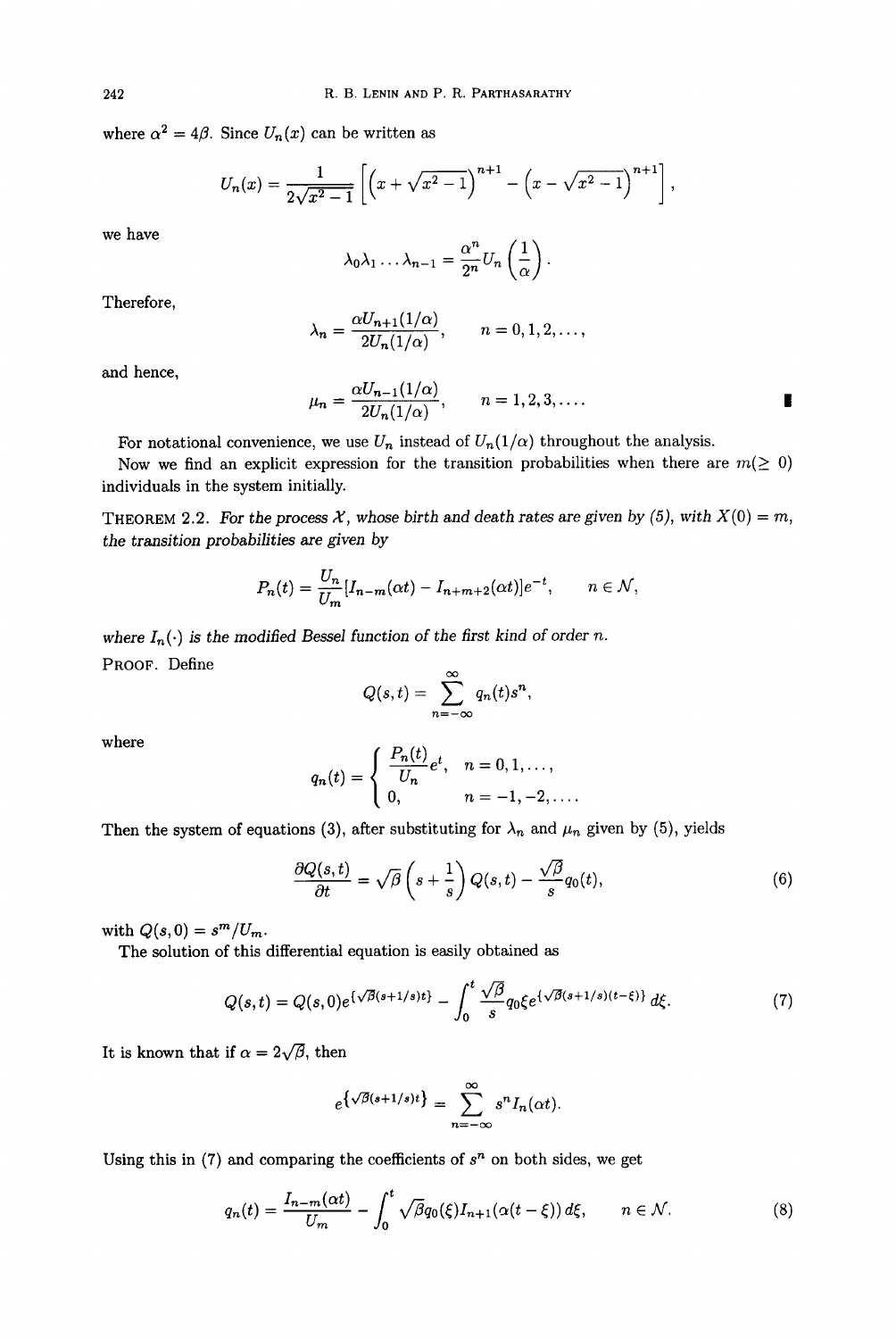Comparing the coefficients of  $s^{-n-2}$  on both sides of (6) and using  $I_n(\cdot) = I_{-n}(\cdot)$ , we get

$$
0 = \frac{I_{n+m+2}(\alpha t)}{U_m} - \int_0^t \sqrt{\beta} q_0(\xi) I_{n+1}(\alpha(t-\xi)) d\xi.
$$
 (9)

Subtracting (9) from (8), we obtain

$$
q_n(t) = \frac{1}{U_m} \left[ I_{n-m}(\alpha t) - I_{n+m+2}(\alpha t) \right], \qquad n \in \mathcal{N}.
$$

Hence,

$$
P_n(t) = \frac{U_n}{U_m} [I_{n-m}(\alpha t) - I_{n+m+2}(\alpha t)] e^{-t}, \qquad n \in \mathcal{N}.
$$

In the following theorem, we obtain an explicit expression for mean number of units in the system at time  $t$ .

THEOREM 2.3. For the process  $X$ , whose birth and death rates are given by (5), with  $X(0) = m$ , *the mean population size* at *time t is given by* 

$$
E[X(t)] = m + t - \frac{\alpha U_{m-1}}{U_m}t - \frac{\alpha(m+1)}{U_m}t - \frac{\alpha(m+1)}{U_m}\int_0^t u I_{m+1}(\alpha(t-u))e^{-(t-u)} du, \qquad t \ge 0.
$$

PROOF. By Theorem 2.2 we have

$$
P_n(t) = \frac{\alpha U_n}{U_m} [I_{n-m}(\alpha t) - I_{n+m+2}(\alpha t)] e^{-t}, \qquad n \in \mathcal{N}.
$$

Let us denote the Laplace transform of  $P_n(t)$  by  $\hat{P}_n(s)$  and define

$$
G(\xi, s) \equiv \sum_{n=0}^{\infty} \hat{P}_n(s) \xi^n
$$

After considerable simplifications, we get the following expression for  $G(\xi, s)$ :

$$
G(\xi, s) = \frac{1}{U_m \sqrt{p^2 - \alpha^2}} \left[ \frac{B^m}{\alpha^m} + \frac{\alpha}{B} U_{m-1} \xi^{m+1} - U_m \xi^m \right] \left( \frac{B^2}{B^2 - 2\xi B + \xi^2 \alpha^2} \right)
$$

$$
- \frac{1}{U_m \sqrt{p^2 - \alpha^2}} \left[ \frac{B^{m+2}}{\alpha^{m+2}} + \frac{B}{\alpha} U_{m-1} \xi^{m+1} - U_m \xi^m \right] \left( \frac{\alpha^2}{\alpha^2 - 2\xi B + B^2 \xi^2} \right),
$$

where  $p = s + 1$  and  $B = [p - \sqrt{p^2 - \alpha^2}]$ . We have achieved the above expression by using the generating function of  $U_n(\cdot)$ , given by

$$
\sum_{n=0}^{\infty} U_n(x)t^n = \frac{1}{1-2tx-t^2},
$$

and the Laplace transform of  $I_n(\alpha t)$ , given by

$$
\frac{\left[s-\sqrt{s^2-\alpha^2}\,\right]^a}{a^n\sqrt{s^2-\alpha^2}}
$$

Therefore,

$$
\hat{m}(p) = \frac{dG}{d\xi}\Big|_{\xi=1} = \frac{1}{U_m\sqrt{p^2 - \alpha^2}} \frac{1}{U_m\sqrt{p^2 - \alpha^2}} \left[\frac{(m+1)\alpha}{B}U_{m-1} - mU_m\right] \left(\frac{B^2}{B^2 - 2B + \alpha^2}\right) \n+ \frac{1}{U_m\sqrt{p^2 - \alpha^2}} \left[\frac{B^m}{\alpha^m} + \frac{\alpha}{B}U_{m-1} - U_m\right] \left(\frac{2B^2(B - \alpha^2)}{(B^2 - 2B + \alpha^2)^2}\right) \n- \frac{1}{U_m\sqrt{p^2 - \alpha^2}} \left[\frac{(m+1)B}{\alpha}U_{m-1} - mU_m\right] \left(\frac{\alpha^2}{\alpha^2 - 2B + B^2}\right) \n+ \frac{1}{U_m\sqrt{p^2 - \alpha^2}} \left[\frac{B^{m+2}}{\alpha^{m+2}} + \frac{B}{\alpha}U_{m-1} - U_m\right] \left(\frac{2\alpha^2B(1-B)}{(B^2 - 2B + \alpha^2)^2}\right).
$$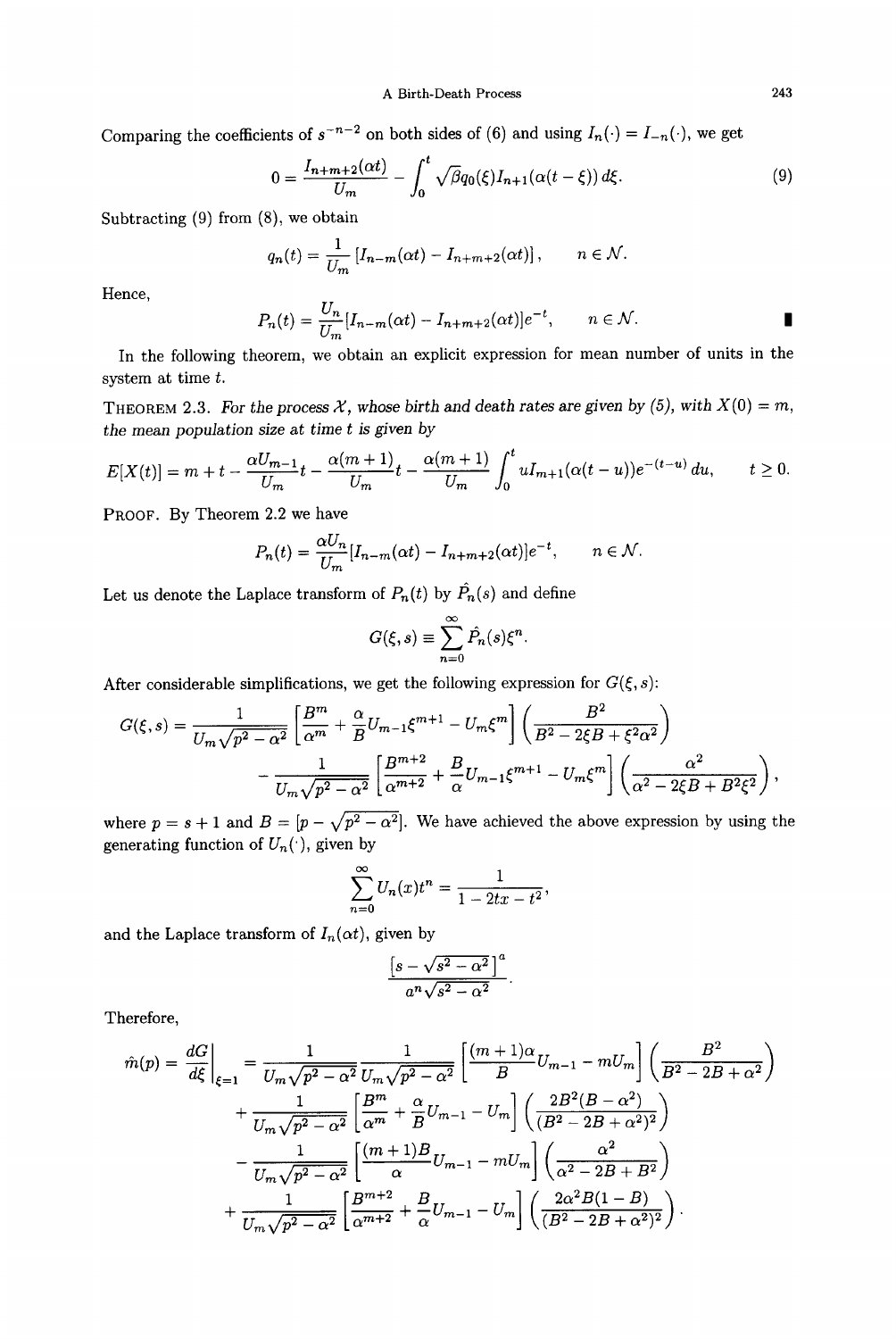After considerable simplifications we get

$$
\hat{m}(p) = \frac{m}{p-1} + \frac{1}{(p-1)^2} - \frac{1}{(p-1)^2} \frac{\alpha U_{m-1}}{U_m} - \frac{\left[p - \sqrt{p^2 - \alpha^2}\right]^{m+1}}{(p-1)^2} \frac{1}{\alpha^m U_m}.
$$

That is,

$$
\hat{m}(s) = \frac{m}{s} + \frac{1}{s^2} - \frac{1}{s^2} \frac{\alpha U_{m-1}}{U_m} - \frac{\left[ (s+1) - \sqrt{(s+1)^2 - \alpha^2} \right]^{m+1}}{s^2} \frac{1}{\alpha^m U_m}.
$$

On inverting, we obtain

$$
E[X(t)] = m + t - \frac{\alpha U_{m-1}}{U_m}t - \frac{\alpha(m+1)}{U_m}t - \frac{\alpha(m+1)}{U_m}\int_0^t u I_{m+1}(\alpha(t-u))e^{-(t-u)} du.
$$

 $-m+1$ 

In the next section, we analyse the discrete analogue of the above process and find explicit expressions for the transition probabilities and the population mean.

## **3. BIRTH-DEATH PROCESS WITH DISCRETE PARAMETER SPACE**

In this section, we consider a discrete birth-death process  $\tilde{\mathcal{X}} = \{X_n, n = 0, 1, 2, ...\}$ , say, whose state space is  $N$  and during any time slot births occur according to a Bernoulli process with probability of a birth being  $\lambda_j$  and deaths occur according to geometric distribution with probability of a death being  $\mu_j$  when the population has size j [8]. These assumptions are different from the one used in [9]. In our process  $\lambda_n$ ,  $\mu_n$  are given by (5) and  $X_n$  denotes the population size at discrete time epoch  $n$ . Define

$$
P_{m,j}(n) \equiv \Pr(X_n = j \mid X_0 = m), \qquad m, j \in \mathcal{N}, \quad n = 0, 1, 2 \ldots
$$

the conditional probability that the population has size j during the time slot n given its size was m during the slot 0. For brevity, let  $P_j(n)$  denote  $P_{m,j}(n)$ . Then these probabilities satisfy

$$
P_0(n + 1) = (1 - \lambda_0)P_0(n) + \mu_1 P_1(n),
$$
  
\n
$$
P_j(n + 1) = \lambda_{j-1}P_{j-1}(n) + (1 - \lambda_j - \mu_j)P_j(n) + \mu_{j+1}P_{j+1}(n),
$$
  
\n
$$
j = 1, 2, ..., n + m - 1,
$$
  
\n
$$
P_{n+m}(n + 1) = \lambda_{n+m-1}P_{n+m-1}(n) + (1 - \lambda_{n+m} - \mu_{n+m})P_{n+m}(n),
$$
  
\n
$$
P_{n+m+1}(n + 1) = \lambda_{n+m}P_{n+m}(n),
$$
  
\n
$$
P_j(n + 1) = 0, \quad \text{for } n + 1 < |j - m|.
$$
\n(10)

In the following theorem, we give explicit expressions for the transition probabilities obtained by using a similar analysis as done in Theorem 2.2.

THEOREM 3.1. For the process  $\tilde{\mathcal{X}}$ , whose birth and death rates are given by (5), with  $X_0 = m$ , *the transition probabilities* are *given by* the *following.* 

*For*  $n = 0, 1, 2, \ldots$ , *if*  $n - m$  *is even,* 

$$
P_{2j}(n) = \begin{cases} \frac{U_{2j}}{U_m} \left(\frac{\alpha}{2}\right)^n \left[ \left(\frac{n}{2m} + j\right) - \left(\frac{n-m}{2} - j - 1\right) \right], & j = 0, 1, \dots, \frac{n-m}{2} - 1, \\ \frac{U_{2j}}{U_m} \left(\frac{\alpha}{2}\right)^n \left(\frac{n}{2m} + j\right), & j = \frac{n-m}{2}, \dots, \frac{n+m}{2}, \end{cases}
$$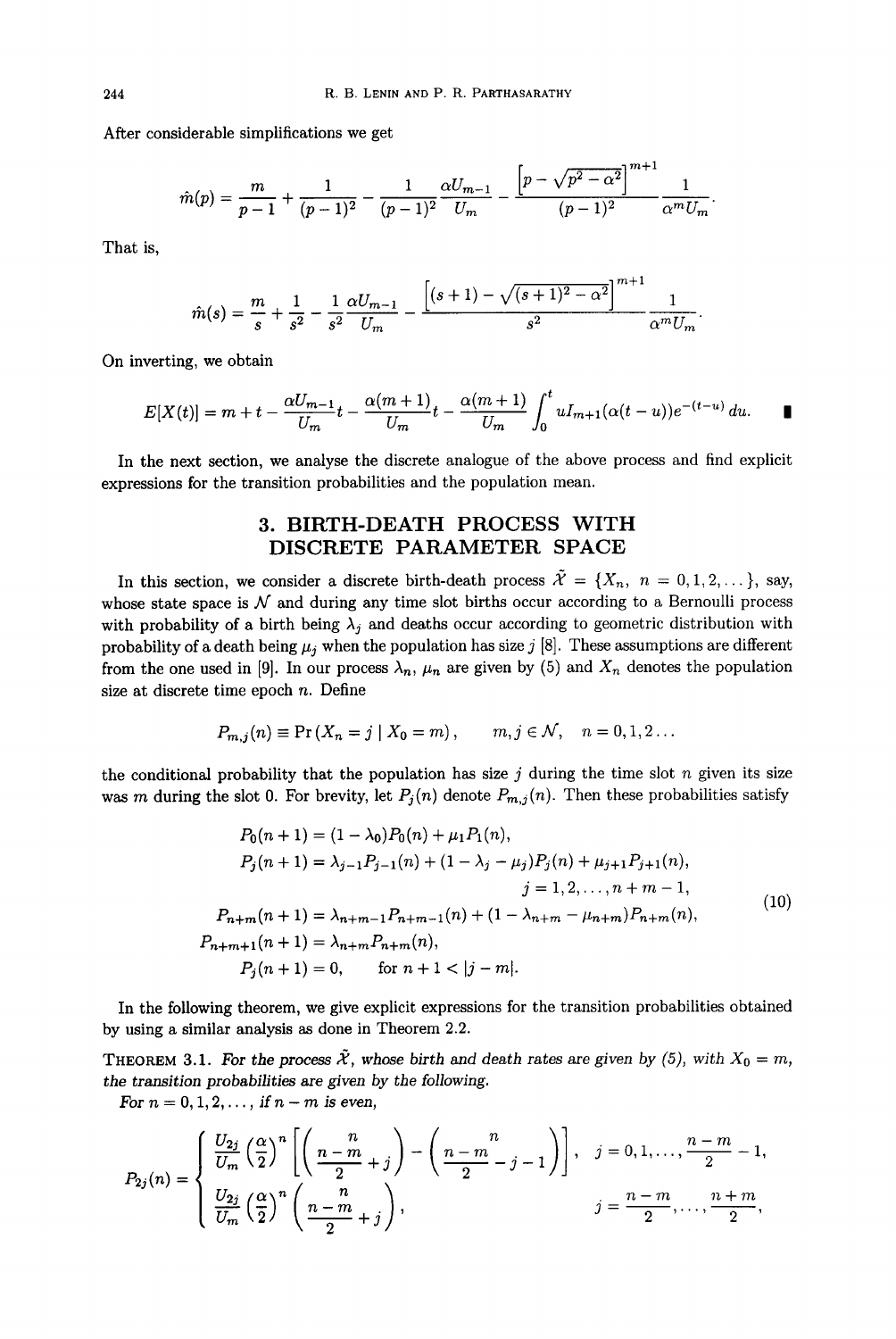A Birth-Death Process 245

and if  $n - m$  is odd,

$$
P_{2j+1}(n) = \begin{cases} \frac{U_{2j+1}}{U_m} \left(\frac{\alpha}{2}\right)^n \left[ \left(\frac{n}{2} - \frac{n+1}{2} + j\right) - \left(\frac{n}{2} - \frac{n-1}{2} - j - 1\right) \right], & j = 0, 1, \dots, \frac{n-m-1}{2} - 1, \\ \frac{U_{2j+1}}{U_m} \left(\frac{\alpha}{2}\right)^n \left(\frac{n}{2} - \frac{n+1}{2} + j\right), & j = \frac{n-m-1}{2}, \dots, \frac{n+m-1}{2}. \end{cases}
$$

In the following theorem, we derive explicit expressions for the mean population when there are  $m(\geq 0)$  individuals in the population initially.

THEOREM 3.2. For the process  $\tilde{\mathcal{X}}$ , whose birth and death rates are given by (5), with  $X_0 = m$ , *the population mean is given by* 

$$
M_m(n) = \begin{cases} B - \frac{\alpha^n}{2^n U_m} \sum_{k=0}^{(n-m-1)/2-1} {n \choose k} (2k+m+1-n) U_{2k+m-1-n}, & \text{if } n-m \text{ is odd,} \\ B - \frac{\alpha^n}{2^{n-1} U_m} \sum_{k=0}^{(n-m)/2-1} {n \choose k} (2k+m+1-n) U_{2k+m-n}, & \text{if } n-m \text{ is even,} \end{cases}
$$

*where*  $B = m - n + n\alpha + n\alpha (U_{m+1}/U_m)$ *.* 

**PROOF.** We prove the theorem for the case when  $n - m$  is odd. A similar argument will hold for the case when  $n - m$  is even.

Define 
$$
G_o(s, n) \equiv \sum_{j=0}^{(n+m-1)/2} P_{2j+1}(n) s^{2j+1}.
$$

Substituting for  $P_{2j+1}$  from the previous theorem and doing some algebraic calculations we get

$$
G_o(s,n) = D\left\{\sum_{j=0}^{(n+m-1)/2} \left(\frac{n-m+1}{2} + j\right) U_{2j+1} s^{2j+1} - \sum_{j=0}^{(n-m-1)/2-1} \left(\frac{n-m-1}{2} - j - 1\right) U_{2j+1} s^{2j+1}\right\},\,
$$
where  $D = \frac{\beta^{n/2}}{n!}$  Let  $n-m = 2k+1$  then

where  $D = \beta^{n/2}/U_m$ . Let  $n - m = 2k + 1$ , then

$$
G_o(s,n) = D\left\{\sum_{j=0}^{k+m} \binom{2k+m+1}{k+j+1} U_{2j+1}s^{2j+1} - \sum_{j=0}^{k-1} \binom{2k+m+1}{k-j-1} U_{2j+1}s^{2j+1}\right\}
$$
  
= 
$$
\frac{D}{\sin\theta} \operatorname{Im} \left\{\sum_{j=0}^{k+m} \binom{2k+m+1}{k+j+1} \Theta^{2j+2}s^{2j+1} - \sum_{j=0}^{k-1} \binom{2k+m+1}{k-j-1} \Theta^{2j+2}s^{2j+1}\right\},
$$

where Im $\{x\}$  stands for the imaginary part of x,  $1/\alpha = \cos \theta$ , and  $\Theta = e^{i\theta}$ . After considerable simplifications, we get

$$
G_o(s,n) = \frac{D}{\sin \theta} \operatorname{Im} \left\{ \Theta^{-2m} s^{-2m-1} \left( 1 + \Theta^2 s^2 \right)^{2k+m+1} {2k+m+1 \choose k} \frac{1}{s} \right\}
$$

$$
- \frac{D}{\sin \theta} \operatorname{Im} \left\{ \sum_{l=0}^{k-1} {2k+m+1 \choose l} \frac{1}{s} \right\} \left\{ \Theta^{2(l-k)} s^{2(l-k)-1} + \left( \Theta^{2(l-k)} s^{2(l-k)-1} \right)^{-1} \right\}.
$$

Therefore,

$$
M_m(n) = \frac{dG_o}{ds}\Big|_{s=1}
$$
  
=  $\frac{D}{\sin \theta} \left\{ (-2k - 1)(\sin((m + 1)\theta) (2 \cos \theta)^{2k+m+1} + 2(2k + m + 1) \sin((m + 2)\theta) (2 \cos \theta)^{2k+m} \right\}$   
=  $\frac{2D}{\sin \theta} \left\{ \sum_{l=0}^{k-1} {2k + m + 1 \choose l} (l - k)(\sin(2(l - k)\theta)) \right\}.$ 

 $\lambda$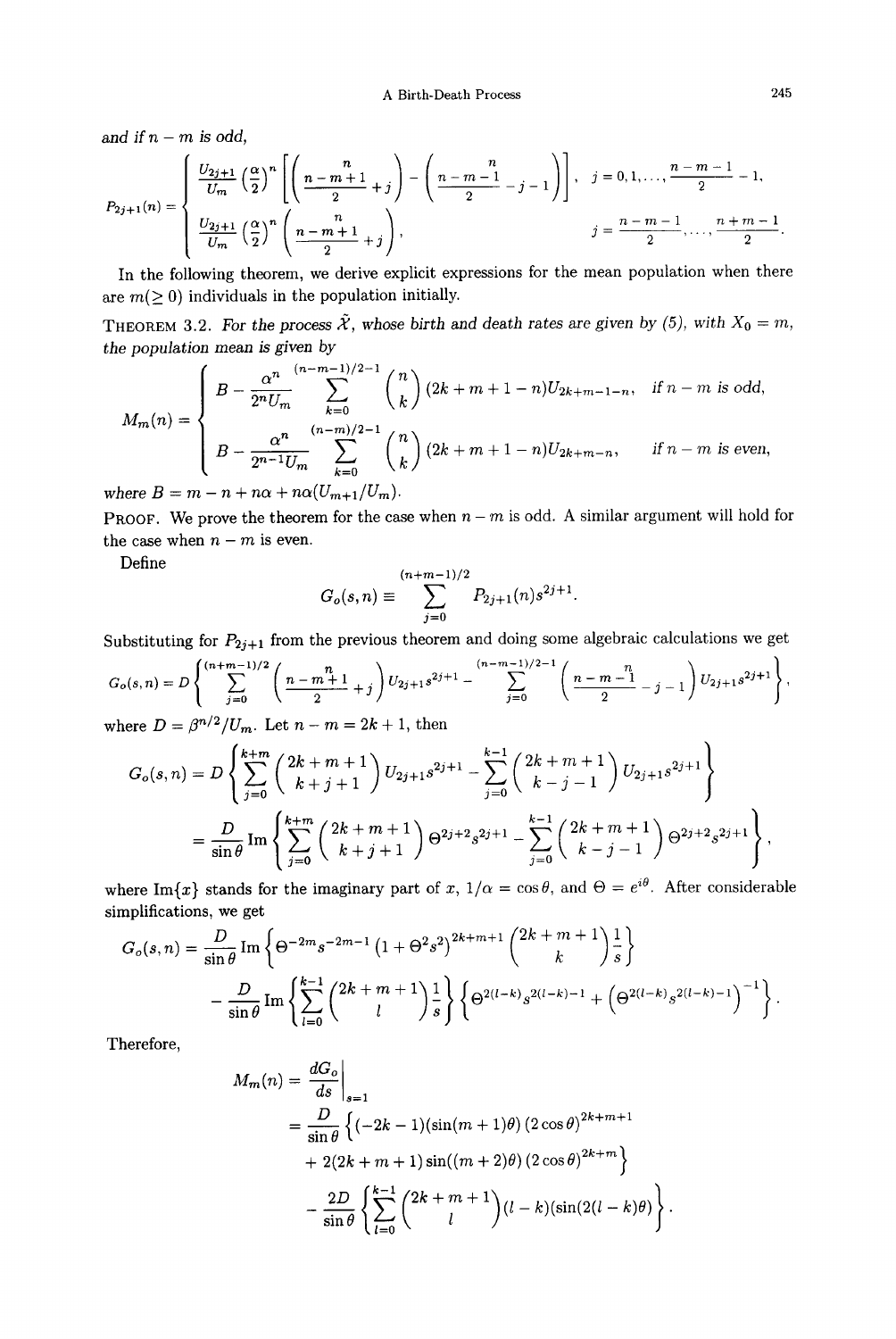Using  $U_n(\cos\theta) = \sin((n+1)\theta)/\sin\theta$ , we get

$$
M_m(n) = \frac{D}{\sin \theta} \left\{ (-2k-1) \left( \frac{2}{\alpha} \right)^{2k+m+1} U_m + 2(2k+m+1) \left( \frac{2}{\alpha} \right)^{2k+m} U_{m+1} \right\} - 2D \left\{ \sum_{l=0}^{k-1} {2k+m+1 \choose l} (l-k) U_{2(l-k)-1} \right\}.
$$

Substituting  $2k = n - m - 1$ , we get, for  $n - m$  odd,

$$
M_m(n) = B - \frac{\alpha^n}{2^n U_m} \sum_{j=0}^{(n-m-1)/2-1} {n \choose j} (2j+m+1-n) U_{2j+m-1-n}.
$$

## **4. TRANSIENT PROCESSES**

In this section, we will show that the processes studied in the last two sections are transient.

THEOREM 4.1. The processes  $\mathcal X$  and  $\tilde X$  under consideration are transient. PROOF. We introduce the following notations:

$$
A = \sum_{n=0}^{\infty} \frac{1}{\lambda_n \pi_n}, \qquad B = \sum_{n=0}^{\infty} \pi_n, \qquad C = \sum_{n=0}^{\infty} \frac{1}{\lambda_n \pi_n} \sum_{i=0}^n \pi_i.
$$

The process will be nonexplosive if and only if  $C = \infty$ , in which case there is a unique birthdeath process with the given transition rates. This process is recurrent if and only if  $A = \infty$ , and then positive recurrent if and only if  $B < \infty$ . More details about these quantities can be had from [10]. In our case, the rates  $\lambda_n$  are bounded above, and since the series C represents the expected passage time of the process from 0 to  $\infty$ , it follows that  $C = \infty$ . Therefore, we conclude that the process is nonexplosive.

For  $0 < \beta \leq 1/4$ ,

$$
B=\sum_{n=0}^\infty \pi_n,
$$

where

$$
\pi_n = \frac{\lambda_0 \lambda_1 \ldots \lambda_{n-1}}{\mu_1 \mu_2 \ldots \mu_n} = U_n^2 \quad \text{(using (5))}.
$$

It follows that  $\pi_n \to \infty$ , hence  $B = \infty$  and positive recurrent is impossible. In particular, for  $\beta = 1/4$  we have  $\alpha = 1$  and

$$
B=\sum_{n=0}^{\infty}(n+1)^2=\infty.
$$

Now,

$$
A = \sum_{n=0}^{\infty} \frac{1}{\lambda_n \pi_n} = \frac{2}{\alpha} \sum_{n=0}^{\infty} \frac{1}{U_n U_{n+1}} \quad \text{(using (5))}
$$

$$
= \frac{4}{\alpha^2} \sum_{n=0}^{\infty} \frac{\lambda_n}{U_{n+1}^2} \le \sum_{n=0}^{\infty} \frac{1}{U_{n+1}^2} \quad \text{(since } \lambda_n \le 1, \forall n\text{)}.
$$

It follows that  $A < \infty$ , so null-recurrence is also impossible. In particular, for  $\beta = 1/4$  we have  $\alpha = 1$  and

$$
A \le \sum_{n=0}^{\infty} \frac{1}{(n+2)^2},
$$

hence  $A < \infty$ . Hence, the processes X and  $\tilde{\mathcal{X}}$  are transient. Therefore, the stationary distribution does not exist.